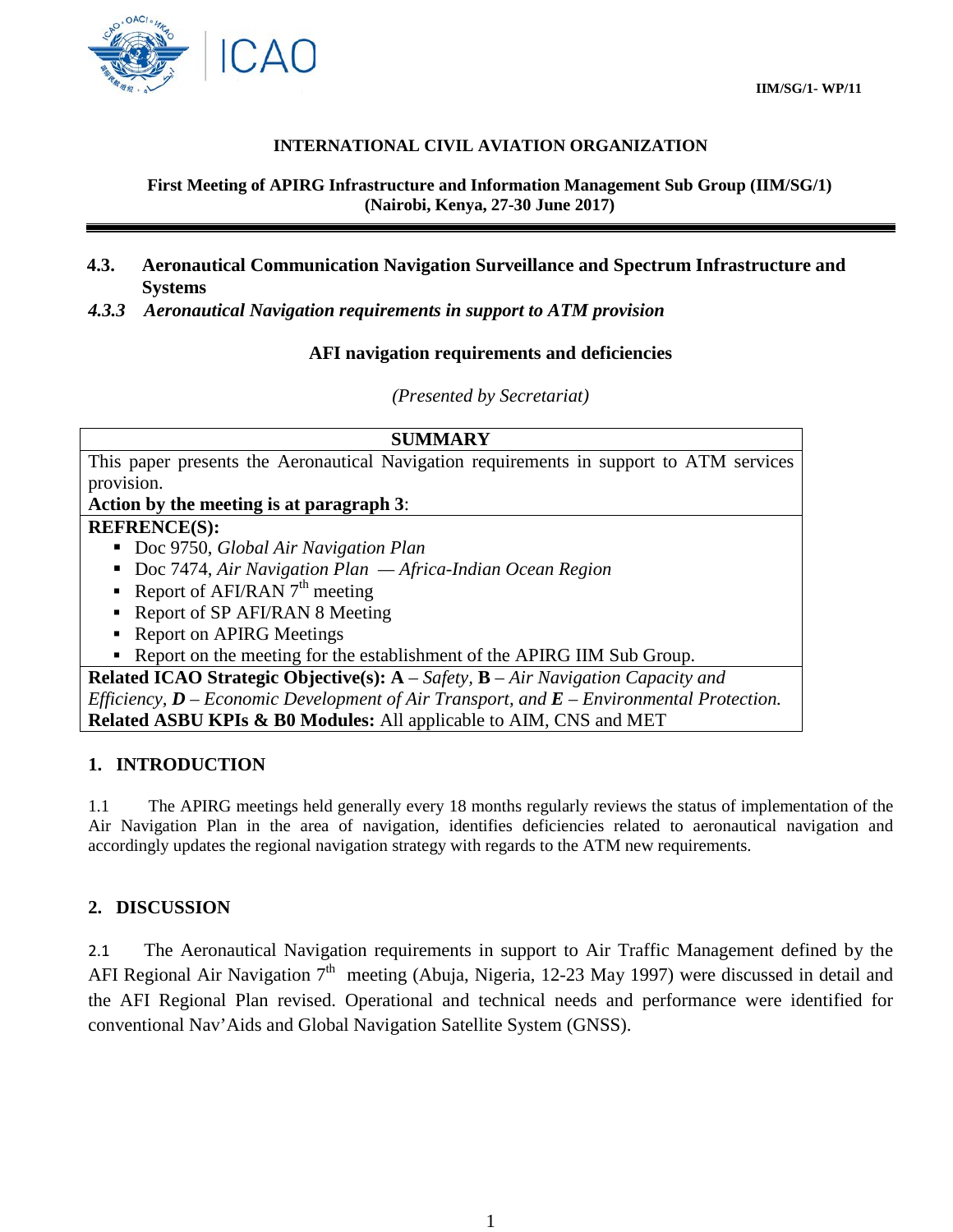

# *2.1.1 Aeronautical conventional Radio Navigation*

In support of the PBN implementation, the requirements for Conventional Nav'Aids are as follow:

- a) ILS, VOR, DME and NDB for en-route, terminal, approach and landing
- b) DME aligned with ILS (DME is required to serve as a substitute for a marker beacon component of ILS)
- c) DME requested to be collocated with VOR
- d) NDBs are discouraged En-route navigation requirements are to be met by VOR/DME facilities, NDB should be withdrawn when the recommended VOR or VOR/DME is implemented.

## *2.1.3 Global Navigation Satellite System (GNSS)*

The operation of core GNSS En-route in continental remote and oceanic airspaces will enable the implementation of Air Nav and RNP and facilitated the implementation of PBN with all its expected benefits. The implementation of augmented GNSS in coordination with all users' requirements will bring more opportunity of landing systems and increase availability, accuracy and flexibility for approach and landing operation.

## *2.1.3.1 Criteria for SBAS implementation*

The criteria for the provision of SBAS implementation are the following:

- 1) Availability of conclusive cost-benefit analysis (APIRG Conclusion 17/29 refers)
- 2) Full compliance with ICAO technical requirements (Standards and Recommended Practices)
- 3) Agreement between stakeholders on pre-implementation cost benefit analyses on case by case basis
- 4) Application of the user pays principle across all sectors (SBAS users), National authorities shall prevent cross-subsidization of non-civil aviation users of SBAS

## **2.2 Aeronautical navigation deficiencies in the AFI Region**

- 2.2.1 APIRG Sub Groups regularly assesses navigation deficiencies and APIRG invites Administration/Organizations to clear out these deficiencies within an agreed timeframe.
- 2.2.2 Based on information available the table of deficiencies in the navigation field attached at Appendix has been developed.

## **3 ACTION BY THE MEETING**

- 3.1 The meeting is invited to:
- a) Take note of the information presented in this working paper, recalling the navigation requirements to support the provision of ATM and;
- b) Identify additional requirements to be considered by the APIRG IIM Sub/Group ;
- c) Update the attached tables of AFI Navigation deficiencies;